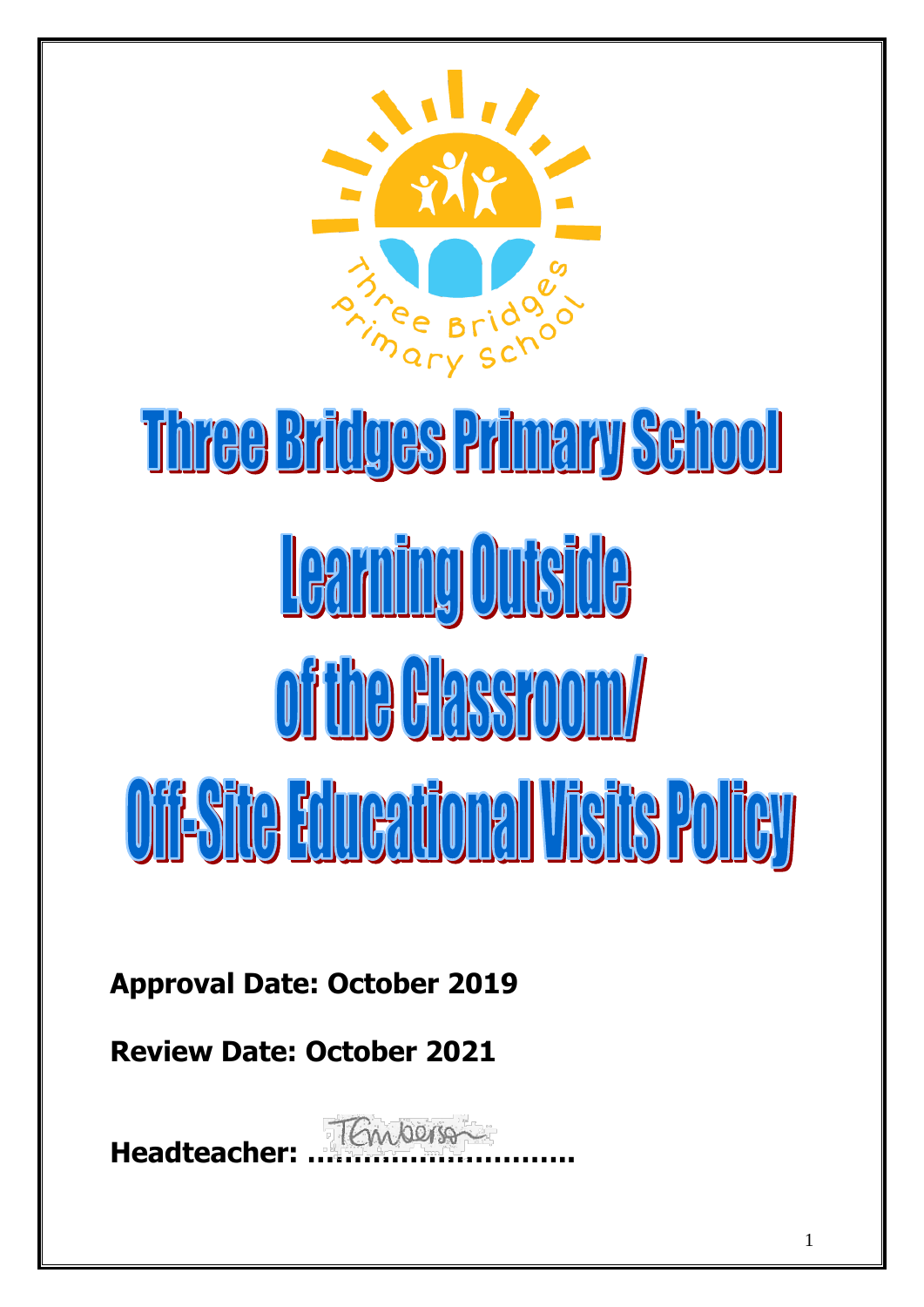## **1. Introduction**

**1.1** This policy covers all off-site visits and activities organised through the school and for which the Governing Body and Headteacher are responsible.

The Governing Body endorses the West Sussex County Council model policy document 'OUTDOOR EDUCATION AND OFF-SITE EDUCATIONAL VISITS' as the basis for the school's management of outdoor education, visits and off-site activities.

Three Bridges Primary School provides many opportunities for its pupils to enrich and enhance their experience through Learning Outside the Classroom (LOtC). This encompasses both on-site and off-site learning, residential activities, environmental studies, sports, physical and cultural activities, business visits, conference and adventurous activities.

The Governing Body seeks to ensure that every pupil has access to a wide range of educational experiences as an entitlement. As part of this entitlement the Governing Body recognises the significant educational value of visits and activities which take place away from the immediate school environment.

The Governing Body aims to enable this school to become an educational environment in which all members of the school community can thrive, regardless of race, religion, culture, gender or individual need. We intend to apply this aim to the planning and management of all visits and off-site activities.

Visits and off-site activities support, enrich and extend the curriculum in many subject areas, encourage co-operation, team work and the application of problem solving skills and develop independence and self-confidence.

Physical challenge and adventure can have a particular part to play in the development of personal and social qualities for all children. Outdoor education helps children to be physically active and to understand how to assess and manage risk.

The management of visits and off-site activities places particular responsibilities for the health, safety and welfare of all participants on the Governing Body, Headteacher, the party leader, members of staff and volunteers, pupils and parents. The school also has responsibilities to other members of the public and to third parties. This policy on outdoor education, visits and off-site activities therefore complements the wider school health and safety policy.

It is a priority of this school that all outdoor education, visits and off-site activities are safe, well-managed and educationally beneficial.

**1.2** The value of LOtC is well recognised by the Governing Body and fully supported throughout the school. It is emphasised that a culture of safety must prevail and there is a need for careful planning and adherence to statutory procedures. Learning Outside the Classroom must be well managed with information communicated and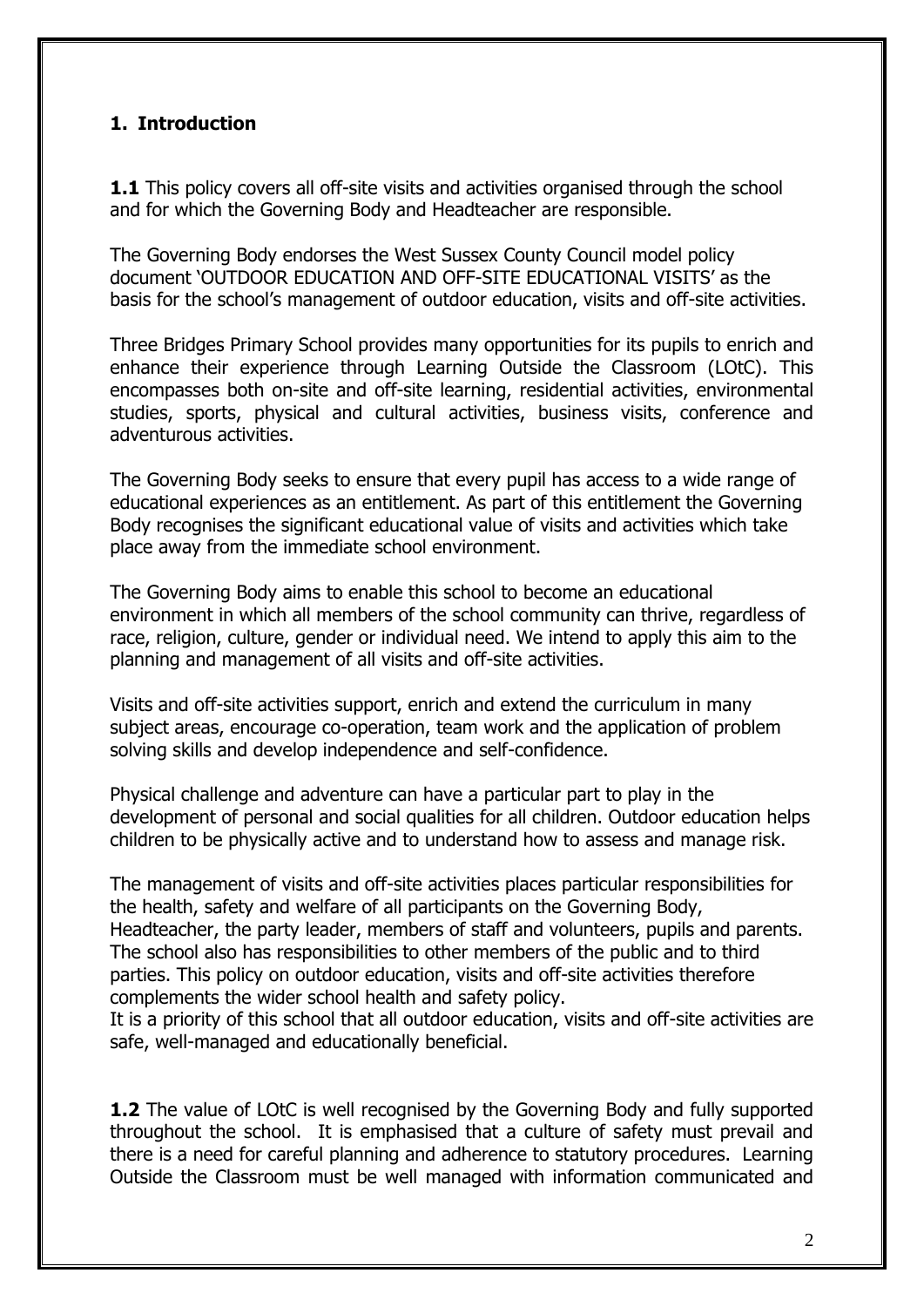responsibilities recognised as with any other learning that takes place within the school.

**1.3** This document outlines the specific policies and procedures for Three Bridges Primary School. It supplements and follows the advice and guidance contained within the following significant publications:

- WSCC's Learning Outside the Classroom and Off-Site Educational Visits Regulations and Notes for Guidance 2018;
- OEAP National Guidance.
- Departmental advice on health & safety for schools, regularly updated. See: [https://www.gov.uk/government/publications/health](https://www.gov.uk/government/publications/health-and-safety-advice-for-schools)[and-safety-advice-for-schools](https://www.gov.uk/government/publications/health-and-safety-advice-for-schools)
- The Health and Safety Executive statement: "School Trips and Outdoor Learning Activities – Tackling the Health & Safety myths. available at: [http://www.hse.gov.uk/services/education/school](http://www.hse.gov.uk/services/education/school-trips.pdf)[trips.pdf](http://www.hse.gov.uk/services/education/school-trips.pdf)

## **2. Roles and Responsibilities**

**2.1** The Governing Body satisfies itself that the appropriate procedures, risk management processes and control measures are in place and that the documented guidance notes are being followed. All LOtC and off-site visits that are residential, abroad, or hazardous need to be approved by the Governing Body. Such approval must be recorded in the minutes of the Governing Body.

**2.2** The Headteacher is delegated by the Governing Body to approve all LOtC and off-site educational visits of a perceived low risk, local, daily or regular nature. This is recorded through use of **EVOLVE.**

**2.3** The Educational Visits Co-ordinator (EVC) ensures that all LOtC activities follow the correct procedures. The person with these responsibilities will approve the Visit Leader for every visit and monitor the risk management processes to ensure good practice. In addition, the following responsibilities and duties are undertaken:

- Support the Visit Leader in identifying the purpose and outcomes for the visit and the selection, training and briefing of appropriate supervising adults and volunteer helpers. It is important to consider the continuing professional development needs of staff engaged in these activities;
- Ensure that Disclosure and Barring Scheme disclosures are in place, where necessary;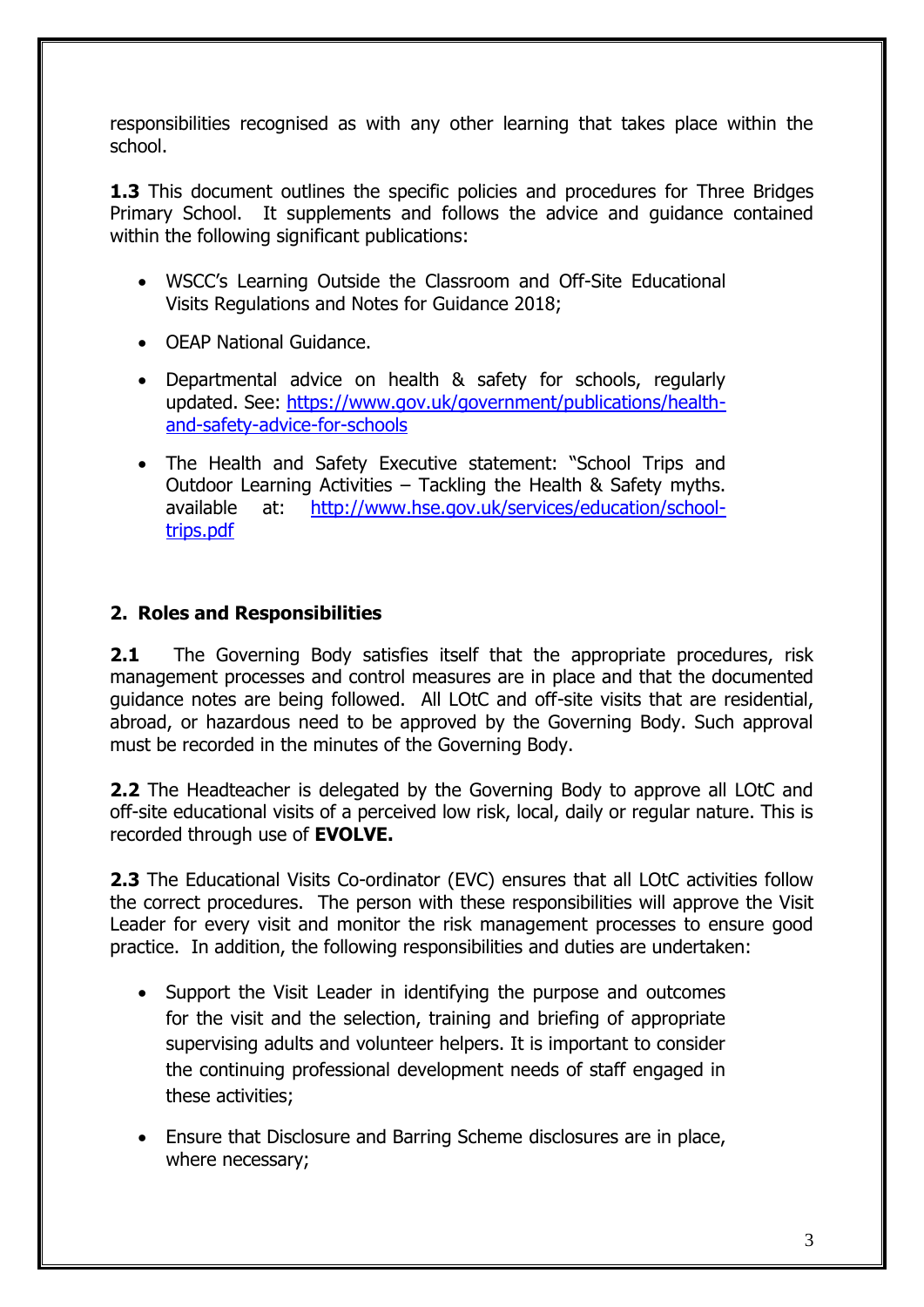- Arrange Emergency Contact Duty Officer and draw up proper procedures to be followed in such an event. (See appendix 'Emergency Action Card).
- Keep records and make reports of incidents, accidents and 'near hits';
- Review and regularly monitor policies and procedures;
- Liaise with the Outdoor Education Adviser where necessary to ensure the proposed visit complies with the WSCC policies for Learning Outside the Classroom.

**2.4** The Visits Leader is responsible for identifying the purpose and outcomes for the visit. They have responsibility for:

- Have overall responsibility for the planning, risk assessment, supervision and conduct of the visit or activity;
- Consider the timing of the visit in conjunction with other classes and year groups to ensure a spread across the year;
- Complete an off-site visit proposal from at least **half a term** prior to the visit;
- Obtain the Headteacher's and EVC's approval before letters are sent to parents;
- Inform parents fully about the visit and gain their consent, where appropriate by producing letters asking parents to return their permission slips allowing consent, giving medical conditions, emergency contact information, etc. and ensuring any payment required (see charging policy) is made via Parent Pay (ask Laura Hamilton to set the trip up on Parent Pay);
- Follow policy and procedures of the County Council and the school;
- Assess the risks involved, write or amend as appropriate any previously recorded risk; assessment three weeks prior to the visit;
- Request additional school based adults from SLT as necessary;
- Re-assess risks while the visit or activity takes place;
- Ensure there is a contingency plan should a significant change to the programme be necessary due to weather etc.;
- Deliver a safety briefing to all adults attending the visit.

A robust risk management process is necessary for all LOtC activities and visits. Significant hazards and their control measures will need to be recorded and attached to the EVOLVE visit form (available on [http://www.westsussexvisits.org\)](http://www.westsussexvisits.org/).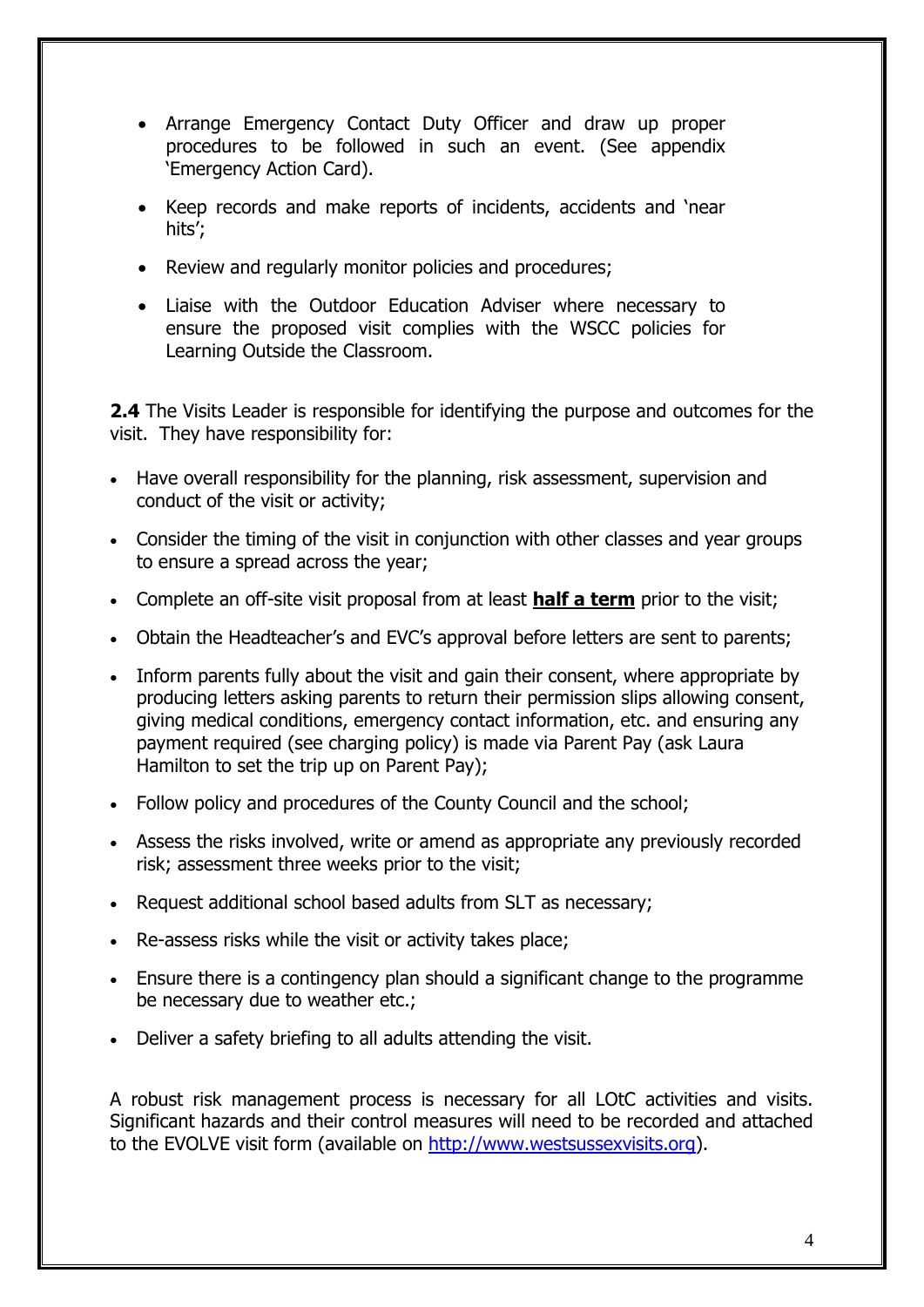This will take account of:

- Generic hazards:
- Event specific hazards as identified from a pre-visit or through knowledge or experience of the environment, accommodation, the competence of the staff team, the group and other factors such as transport;
- On-going hazards identified by the professional staff responding to changing circumstances and the success of planned activity and procedures. The participants and staff will be fully briefed on the purpose, outcomes and the risk management processes.

**2.5** Participants are encouraged to consider hazards involved in LOtC activities and off-site educational visits and to assist in the design of appropriate risk management strategies that support their learning. They will be fully aware of the purpose and outcomes of the visit and understand expectations of behaviour. Members of staff will:

• Prepare the children taking part by discussing the risks involved in the visit and appropriate ways to manage this risk.

Members of staff, volunteers and parent helpers should:

- Assist the party leader to ensure the health, safety and welfare of young people on the visit;
- Be clear about their roles and responsibilities whilst taking part in a visit or activity.

## **3. Guidance Notes for LOtC Activities and Off-Site Educational Visits**

To ensure good practice and compliance with the necessary regulations it is expected that:

**3.1** All Visit Leaders will familiarise themselves with the published advice and guidance.

Further information is available from the EVOLVE website [\(www.westsussexvisits.org\)](http://www.westsussexvisits.org/).

Training for staff and Visit Leaders will be arranged by the school to include all aspects of supervision, on-going risk management (including being prepared to stop an activity that has become too hazardous) and how to deal with an emergency. Access to such training is also available through the Outdoor Education Adviser.

**3.2** In order to plan LOtC activities and visits the Headteacher/Deputy Headteachers should be involved in discussing plans at an early stage. **See 3.4 below.** Routine or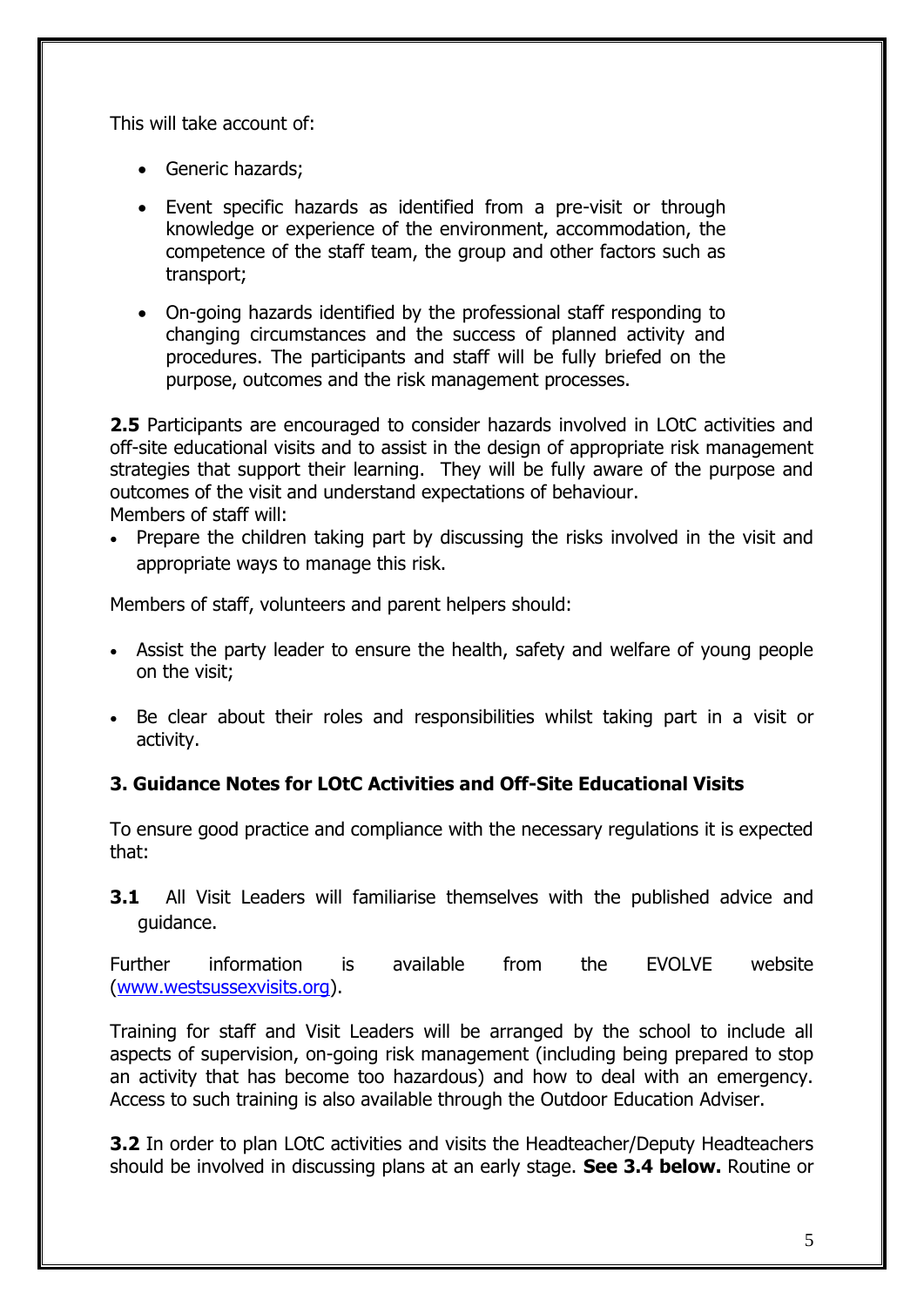local visits such as sports fixtures also need to be planned ahead. It may be possible to approve a series of events on a termly basis. No financial commitment should be agreed until all relevant approvals have been achieved.

**3.3** Parental Consent and contact details must be available for the Emergency Contact and the Visit Leader to take on the visit. **(This is obtained in initial letter to parents asking for consent for child to take part in visit/trip).**

**3.4** Internal Approval Form. **Initially the 'Off-Site Visit Proposal Form' should be completed and submitted to the HT/DHT. This should be completed at least half a term prior to the visit.** (See appendix I). This local form is used to achieve any necessary cover arrangements.

Once approved the **'Emergency Information Form for Off-Site Visits'** should be completed and sent to Lucia as soon as the visit has been approved. On return of this the evaluation section on the risk assessment should be completed in addition to the trip evaluation form (this should be sent to Lucia no later than one week after the trip/visit).

**3.5** An EVOLVE Visit form must be completed for all residential visits, visits abroad, visits out of county and or for all adventurous activities whether on-site of off-site. The form will need to be submitted to the LA, four weeks in advance of the activity or visit date and before becoming financially committed. These types of off-site visits also need the Governing Body's approval. School Journey Insurance should be purchased for educational visits and evidence should be attached to the EVOLVE form. Visit Leaders should check to see if such cover is already being provided by a tour operator, or external provider.

**3.6** The OE2 form provides information on what WSCC expects an external provider to provide and deliver. It should be sent to any provider being considered for the first time and attached to the EVOLVE form as evidence of the planning process. Please note WSCC 'check' a number providers who are regularly used by WSCC establishments, these providers are listed on EVOLVE as 'checked' in addition providers who hold the LOtC Quality Badge are considered as suitable to offer activities and have achieved a nationally recognised accreditation.

**3.7** On return the Visit Leader must report to the EVC and, where necessary, an evaluation report should be completed in order to achieve any learning about a 'near hit' or where an incident took place. If such a form was completed at the venue, there is a need to place such an occurrence on the record at the 'home' establishment.

In addition it is highly recommended that an evaluation of the visit's purpose and outcomes is carried out to review the learning achieved and educational value. It is possible, within 28 days, to record this through the EVOVE visit form.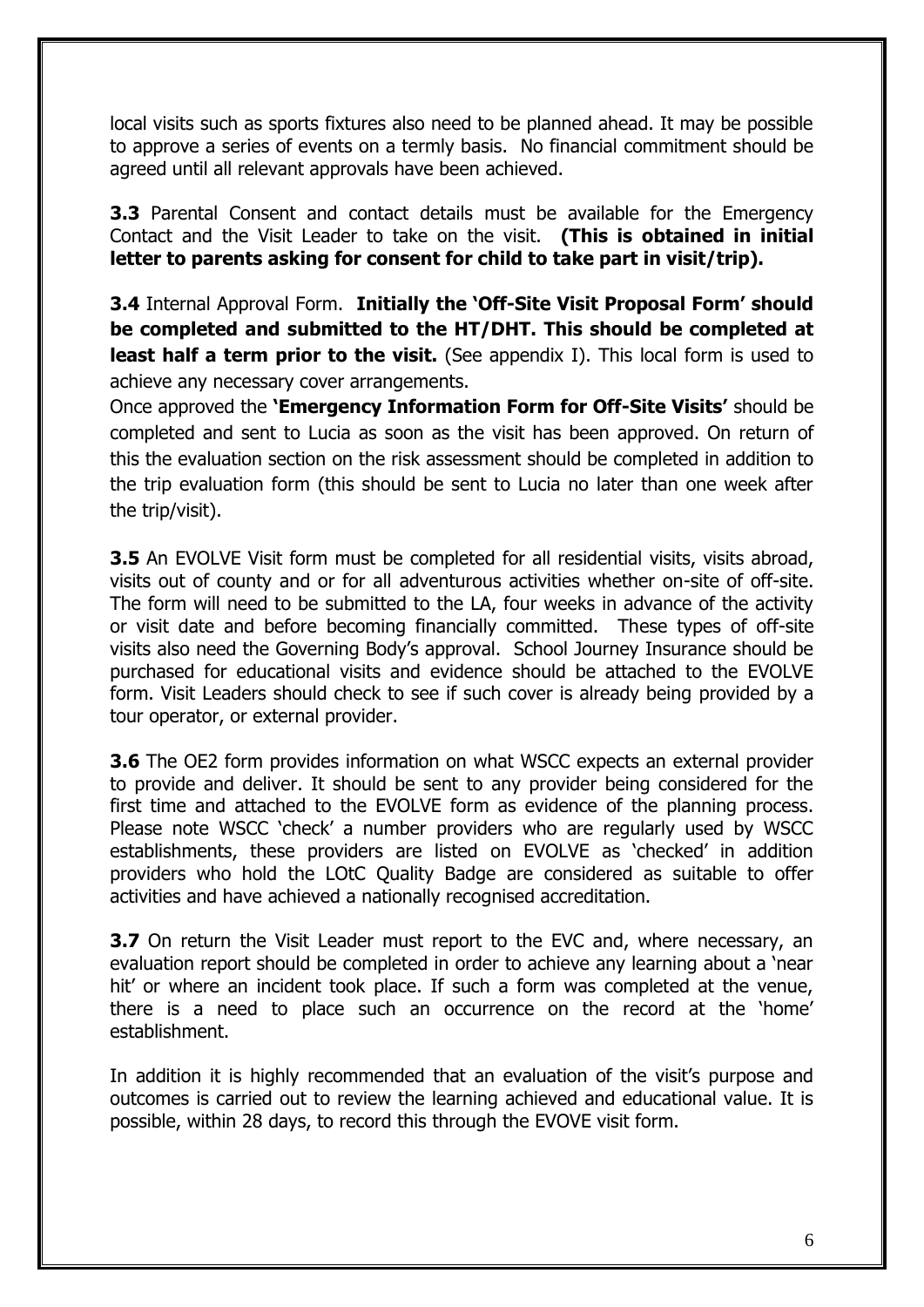**3.8** Risk management forms should be completed and attached to the EVOLVE form when risks are perceived as significant. (See Appendix II). External providers will have their own risk management documents that can be used to help in this process. For certain activities an Adventurous Activity Licence is legally required (see [www.hse.gov.uk/aala](http://www.hse.gov.uk/aala)). If this is the case, the provider's licence number should be quoted instead of copies of their risk assessment documentation.

**3.9** Providers that hold a LOTC (Learning Outside the Classroom) Ouality Badge have been externally assessed and are acceptable as a 'checked' provider on the EVOLVE site.

### **Action in the case of emergency**

The Headteacher will ensure that emergency arrangements are in place, known to staff and in line with the off-site emergency planning policy, to cover the range of activities undertaken from the school and the times at which they take place. This will include emergency contact numbers for designated senior members of staff or the governing body out-of hours.

The information overleaf has been taken from the TBPS On/Off Site Emergency Planning Policy and gives information for off-site leaders when dealing with an offsite emergency.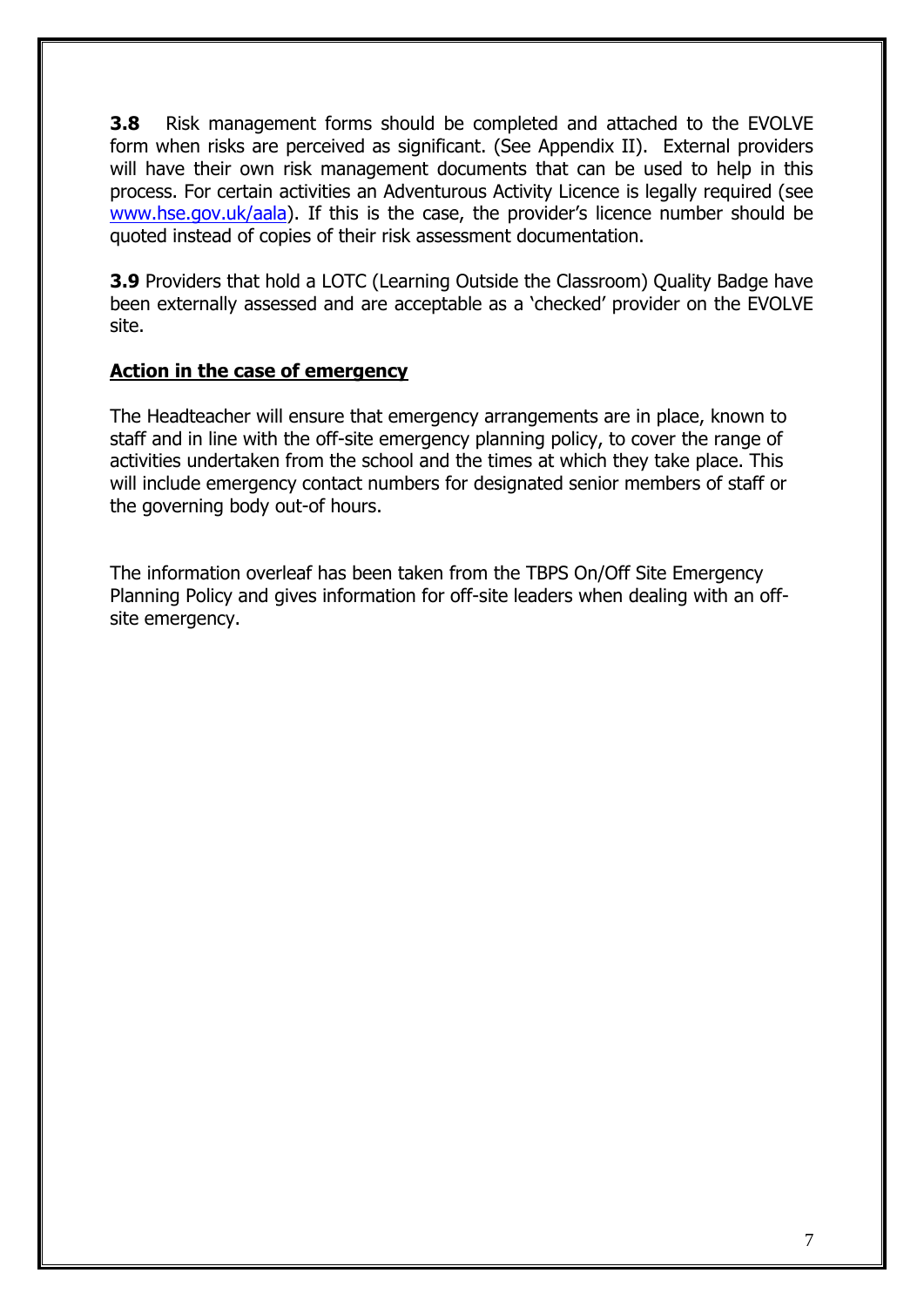# **OFF SITE EMERGENCIES**

#### **Information for Leaders of off-Site Groups**

- Group leaders, or Educational Visits Co-ordinators **must** ensure that a written risk assessment highlighting generic and specific significant risks involved has been carried out;
- The Headteacher, or in her absence one of the Deputy Headteachers must sign the risk assessment prior to a trip taking place;
- All helpers attending an off-site activity should be briefed on the emergency arrangements prior to the visit;
- All staff supporting on a trip MUST carry the **schools emergency red card ALONG WITH A COPY OF THIS POLICY TO BE HELD BY THEIR GROUP LEADER**.

#### **Managing an Off-Site Emergency**

Should an incident occur during an off-site activity the Leader of the group must take *immediate* emergency action required to deal with any injuries and summon assistance, after which the school must be informed.

It should be noted that the venue of the off-site activity may well have its own emergency procedures, and the Group leader or Educational Visits Co-ordinator, should ensure that the actions taken complement those in this plan, and do not cause additional problems.

To assist in dealing with the media, **a draft interim press statement is provided.**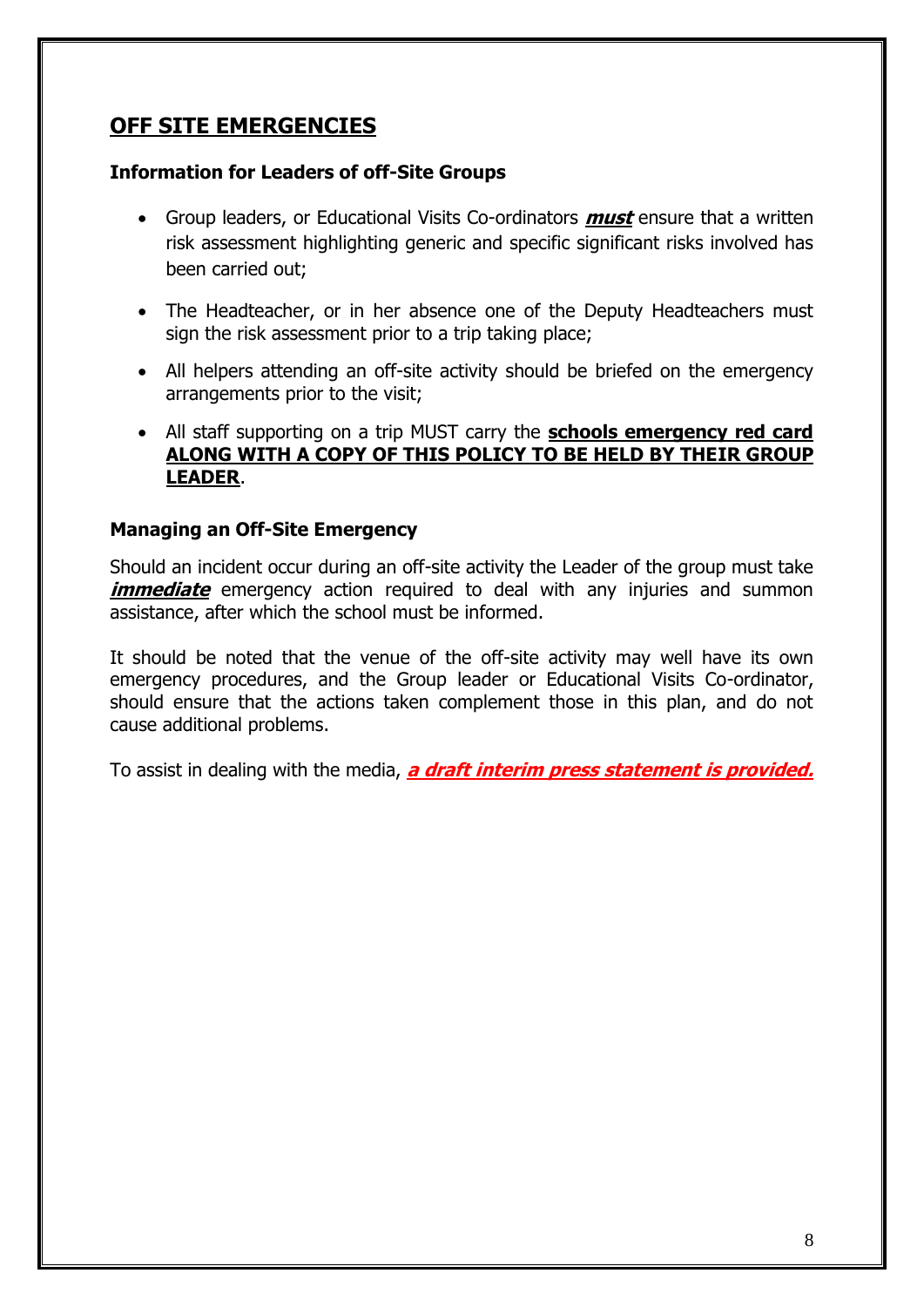## **Three Bridges Primary School - EMERGENCY RESPONSE PLAN**

## **Off-Site Group 'Leaders Pack'**

It is recommended that Off-Site Leaders carry an information pack containing the following items:

- Mobile phone(s) (Fully Charged)
- First Aid kit (ensure First Aider present)
- Emergency Response Team contact details (the **RED CARD**)
- Interim press statement pro-forma
- A completed consent form for each child/young person attending the offsite activity
- If attending an organised centre the team leader should discuss the centre's emergency procedures and risk assessments prior to a visit to enable them to be integrated with the Establishments Emergency Response Plan
- Risk assessment of the site to be visited, including any actions necessary to minimise risks, of all the activities to be undertaken. These should be discussed with all members of staff and parent helpers prior to departure
- Off-site visit proposal form
- Emergency information form
- Risk assessment for off-site activity form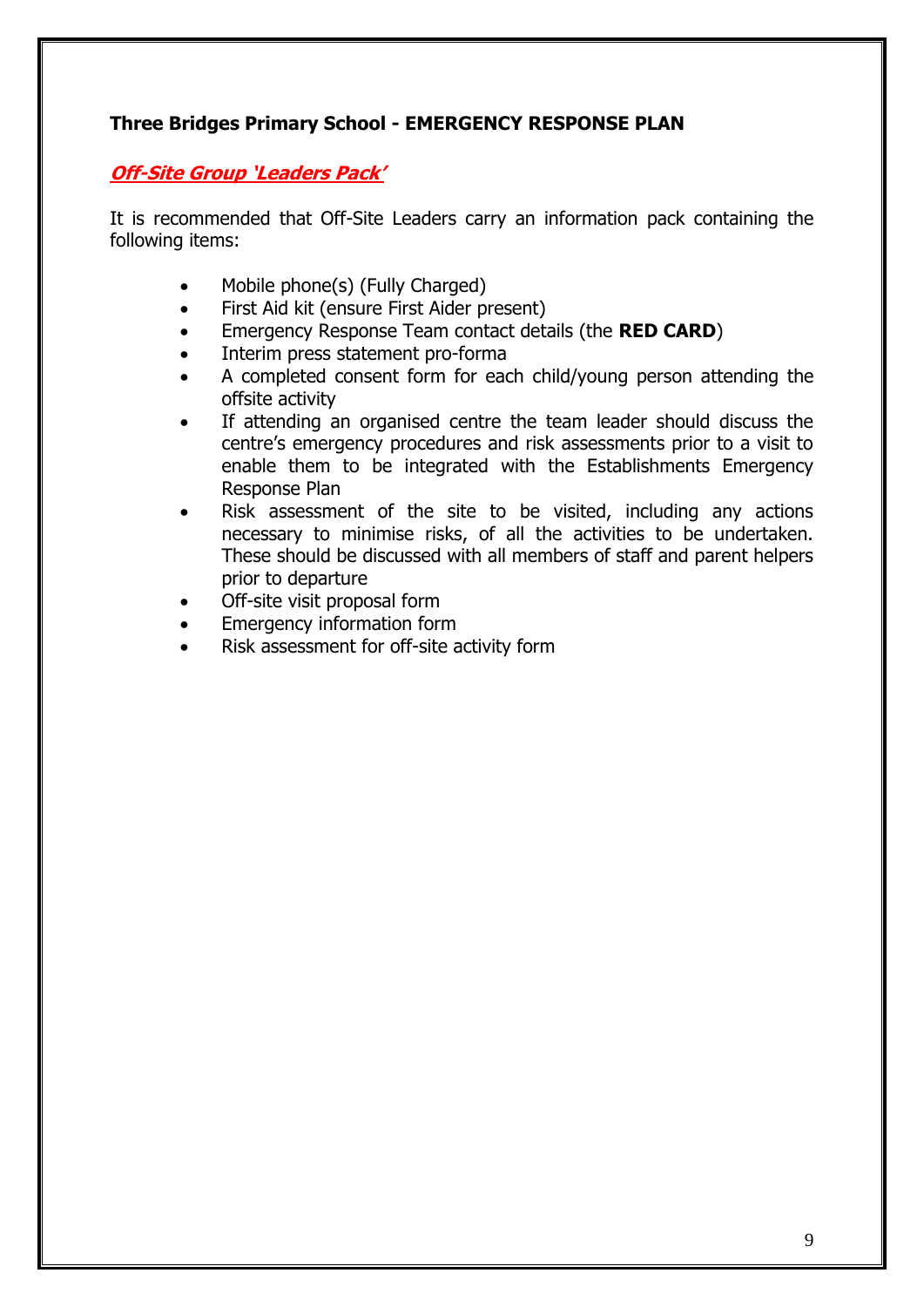## **THREE BRIDGES PRIMARY SCHOOL EMERGENCY RESPONSE PLAN**

### **Interim Press Statement - Offsite Activity**

While on a visit to…………………….a pupil/pupils [and……staff/helpers] of Three Bridges Primary School, Crawley, West Sussex, was/were involved in an incident at……………………………………………………which resulted in him/her/them being taken to Hospital.

The Police/Health and Safety Executive are/will be investigating the incident. The school's Emergency Response Plan has been activated and all further press statements will be made through the Emergency Response Team at the school.

Note to Group Leader

**\*This interim press statement has been agreed with the school and with WSCC and should not be changed in any way. It should be shown to the Police/HSE before being issued.**